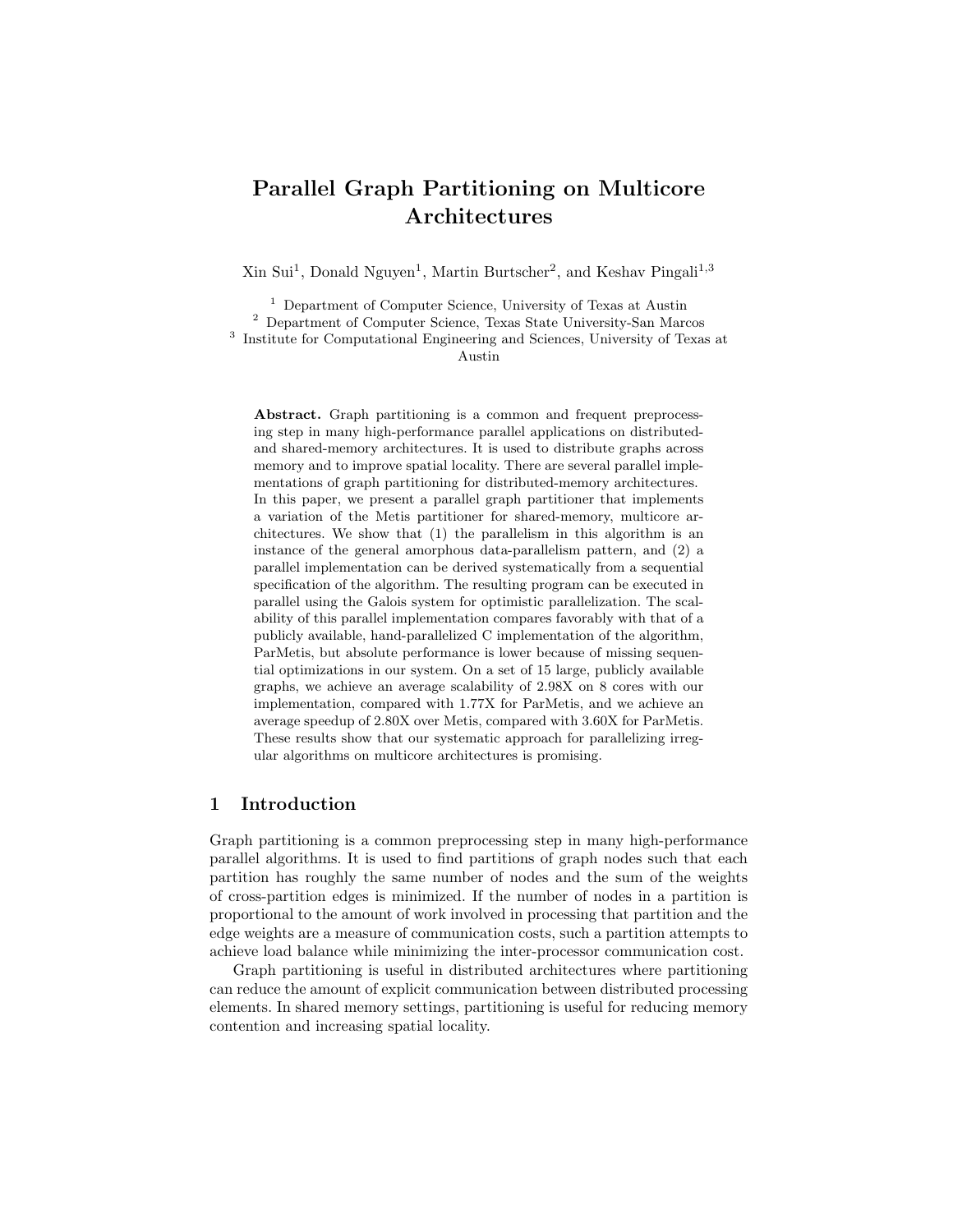More formally, we define a weighted, undirected graph in the usual way:  $G = (V, E)$ , and w is a function assigning weights to each edge  $(u, v) \in E$ . For any subset of vertices  $V_i \subseteq V$ , the *cut set* induced by  $V_i$  is  $C_i = \{(u, v) \in E \mid u \in$  $V_i, v \in V - V_i$ . The value (or edge cut) of the cut set  $C_i$  is  $w_i = \sum_{e \in C} w(e)$ . The subsets  $P = V_1, V_2, \ldots, V_k$  are a k-way partitioning iff (1)  $\cup_i V_i = V$  and (2)  $\forall i, j : i \neq j \rightarrow V_i \cap V_j = \emptyset$ . The balance of P is

$$
B(V_1, V_2, \dots, V_k) = \frac{k * \max_{i=1}^k w_i}{\sum_{i=1}^k w_i}
$$

The graph partitioning problem is, given k and  $G$ , to find a k-way partitioning P such that the balance of P and the edge cut of P (i.e.,  $\sum w_i$ ) are minimized.

The most widely used graph partitioner is the sequential partitioner Metis from Karypis et al. [8]. There are several parallel graph partitioners: ParMetis [6] from Karypis et al. as well as PT-Scotch [1] and JOSTLE [13]. All of these implementations are explicitly parallel programs for distributed-memory architectures. With the rise of multicore, we are interested in parallel implementations that can take advantage of the lightweight synchronization and communication available on multicore machines. Additionally, we prefer implementations that hew as close as possible to their original sequential implementations as it is usually easier to write and determine the correctness of sequential programs.

The approach that we adopt in this paper is as follows. First, we recognize that the Metis algorithm exhibits a generalized form of data-parallelism that we call amorphous data-parallelism [12]. Second, we implement a version of Metis that exploits amorphous data-parallelism, and we show that it is possible to achieve better scalability than existing parallelizations without resorting to explicit parallel programming.

This paper is organized as follows. Section 2 describes the existing implementations of Metis, sequential and parallel, in detail. Section 3 introduces amorphous data-parallelism, and Section 4 describes the Galois system, a programming model and runtime system designed to exploit amorphous data-parallelism. In Section 5, we show how the Metis algorithm exhibits amorphous data-parallelism and how to implement it using the Galois system. Section 6 discusses results, and Section 7 presents conclusions from this study.

# 2 Graph Partitioning Algorithms

Metis is one of the most widely used graph partitioners. Recent work has shown that ParMetis is generally the best parallel graph partitioner for distributedmemory systems [5]. In this section, we describe both of these partitioners in more detail.

#### 2.1 Metis

Metis is composed of a set of algorithms for graph and mesh partitioning. The key algorithm is KMetis. It uses a multilevel scheme that coarsens input graphs until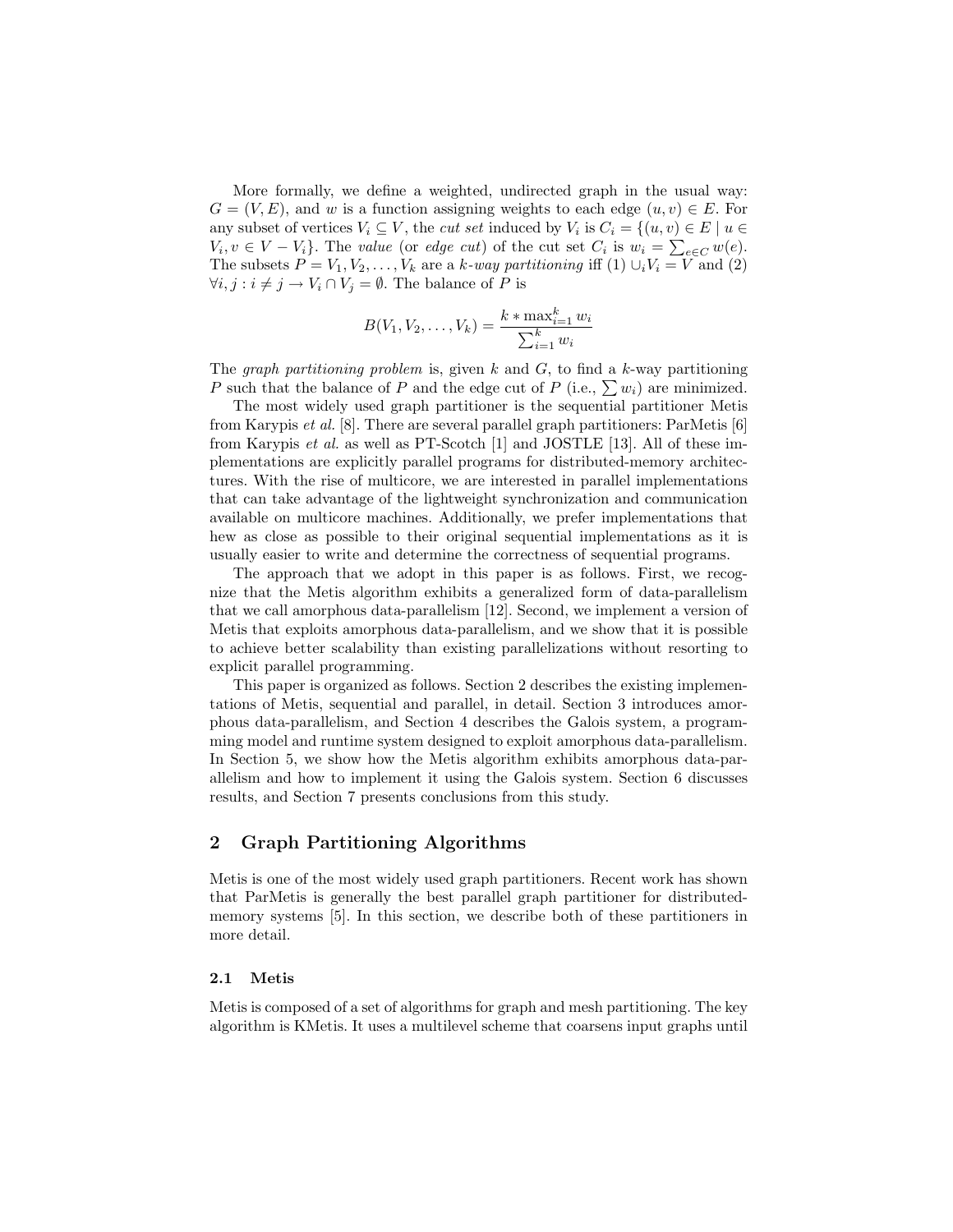they are small enough to employ more direct techniques and then interpolates the results of the smaller graph back onto the input graph. It consists of three phases: coarsening, initial partitioning, and refinement (see Figure 1).

Coarsening. The goal of coarsening is to construct a smaller graph from the input graph that preserves most of the connectivity information. This is achieved by constructing a sequence of graphs, each of which is obtained by contracting edges in the previous graph (see Figure 3). When contracting an edge  $(a, b)$ , a new node is created in the coarse graph, and its weight is set to the sum of the weights of nodes  $a$  and  $b$ . If nodes  $a$  and  $b$  are both connected to a node  $c$  in the fine graph, a new edge with a weight equal to the sum of the weights of edges  $(a, c)$  and  $(b, c)$  is created in the coarse graph.

To find edges to collapse, KMetis computes a maximal matching. A matching is a set of edges in the graph that do not share any nodes. A matching is maximal if it is not possible to add any edges into it. There are several heuristics for finding the maximal matching. KMetis employs a heuristic called heavy edge matching. Heavy edge matching finds maximal matchings whose edges have large weight (Figure 2(b)). Collapsing such edges will greatly decrease the edge weights in the coarse graph and improve the quality of the resulting partitioning. The nodes in the graph are visited randomly, and each node is matched to the unmatched neighbor with the maximal edge weight. If there is no such neighbor, the node is matched to itself.

The coarsening phase ends when the number of nodes in the coarse graph is less than some threshold or the reduction in the size of successive graphs is less than some factor.

Initial partitioning. In this phase, a recursive bisection algorithm called PMetis is used to partition the coarsest graph. Each bisection has the same phases as KMetis except that PMetis (1) uses a breadth-first traversal to perform an initial bisection and (2) employs the Kernighan-Lin heuristic [9] to improve the quality of the bisection. Compared to KMetis, PMetis is slower when the desired number of partitions is large because it coarsens the input graph multiple times. Usually, this phase represents only a small fraction of the overall partitioning time.

Refinement. In this phase, the initial partitioning is projected back on the original graph via the sequence of graphs created in the coarsening phase (Figure  $2(c)$ ). KMetis uses a simplified version of the Kernighan-Lin heuristic called random k-way refinement. The nodes of the graph that are on the boundary between partitions are visited randomly. A boundary node is moved to its neighboring partition if doing so reduces the edge cut without leading to a significant imbalance in the partitioning.

#### 2.2 ParMetis

ParMetis is a parallelization of KMetis using MPI. In ParMetis, each process owns a random portion of the input graph. Each of the phases of KMetis is parallelized as follows.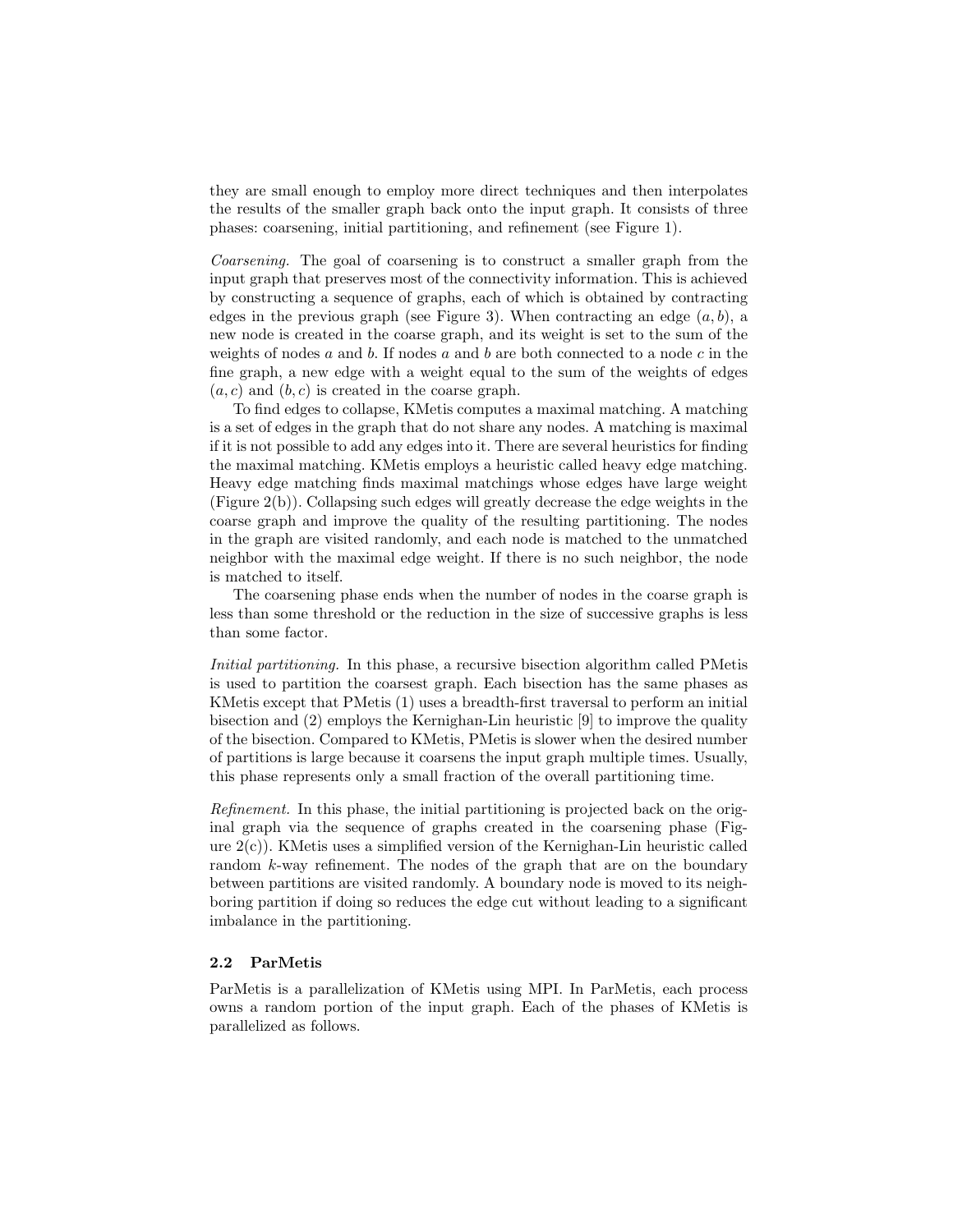

Fig. 1. The phases of a multilevel partitioning algorithm. Dashed lines illustrate the partitioning projected from the coarse graph, and solid shaded lines illustrate the refined partitioning.

```
1 Graph g = // Read in graph<br>2 int k = // Number of partitions
 3 Graph original = g;<br>4 do {
 \begin{array}{cc} 4 & \mathbf{do} \ 5 & \mathbf{he} \end{array}heavyEdgeMatching(g);
 6 Graph cg = coarsen(g);<br>7 cg setFinerGraph(g);
           cg.setFinerGraph(g);8 g = cg;<br>9 } while (!g.coarseEnough());
10 PMetis partition (g, k);<br>11 while (g != original) {
11 while (g := original) \n\begin{cases} 12 & \textbf{Graph} \n\end{cases} fg = g.finerGraph ();
13 g. project Partitioning (fg);
14 fg.\text{makeInfoForRefinement} ();<br>
15 refine(fg);15 \text{refine (fg)};<br>16 \text{g = fg};
       \{ g = fg \}17 }
      (a) Pseudocode for main Metis algo-
      rithm.
                                                                              1 void heavyEdgeMatching (Graph g) {<br>2 // Randomly access
                                                                               2 // Randomly access<br>3 foreach (Node n : g) {
                                                                               4 if (n \cdot isMatched() continue;
                                                                               5 Node match = n . findMatch ();<br>
g . setMatch (n, match);
                                                                                        g . \operatorname{setMatch}(n, \text{ match});\begin{array}{c} 7 \\ 8 \end{array}8 }
                                                                                   (b) Pseudocode for heavy edge match-
                                                                                   ing.
  1 void refine (Graph g) {<br>
2 Worklist wl = new Worklist ();<br>
foreach (Node n : g.boundaryNodes ()) {<br>
if (...) // Moving n to neighbor partition reduces edge cut<br>
5 wl.add(n);
 \begin{array}{c} 6 \\ 7 \end{array}7 foreach (Node n : wl) {<br>8 part = // Neighbor pa
  8 part = // Neighbor partition with max edge cut gain;<br>9 if (...) // Balancing condition is not violated
10 moveNode(n, part);
\begin{matrix} 11 & 1 \ 12 & 1 \end{matrix}12 }
```


Fig. 2. Pseudocode for Metis algorithm. Foreach loops indicate the presence of amorphous data-parallelism.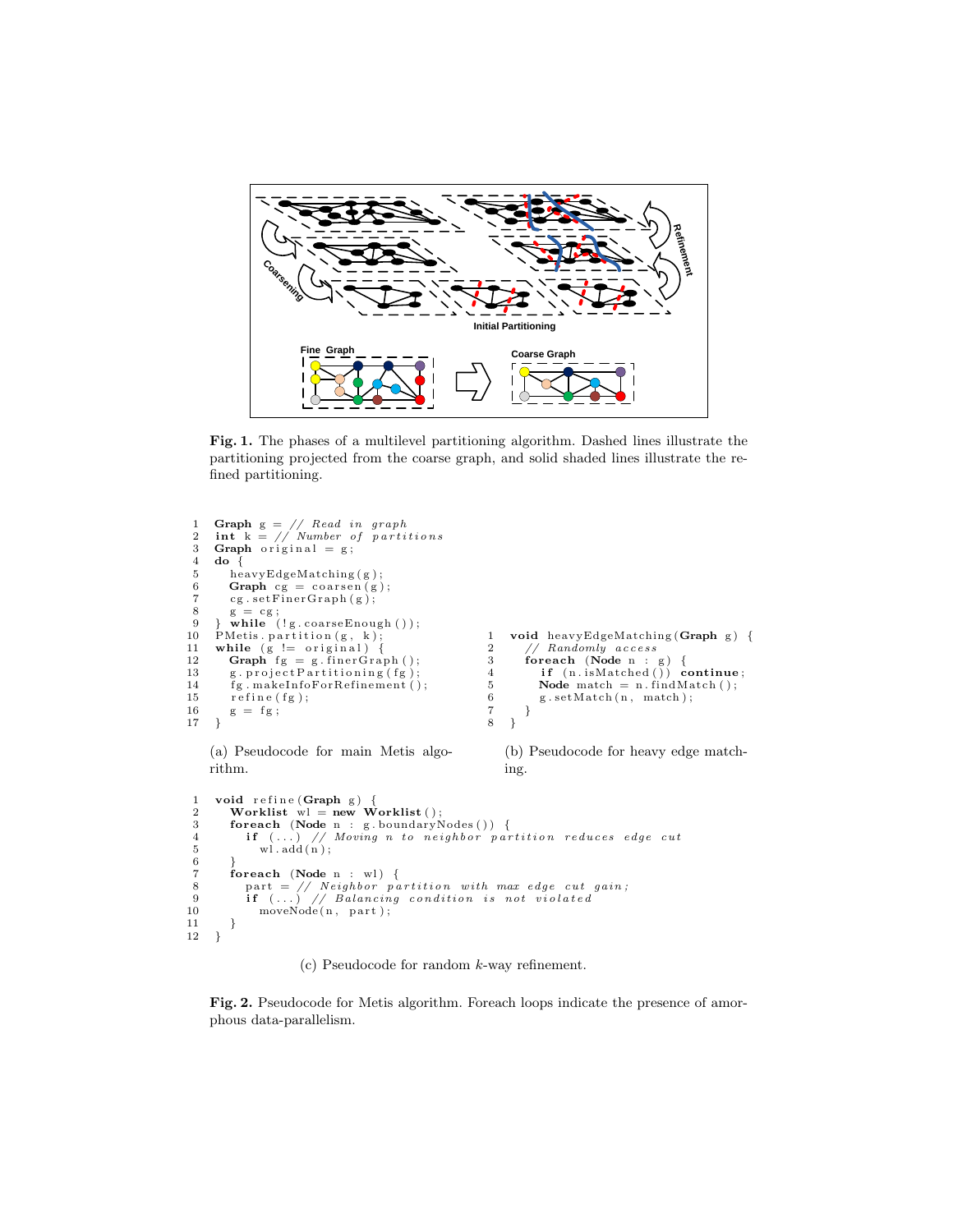```
1 Graph coarsen (Graph graph) {<br>2 Graph cg = new Graph (); // Coarse graph
 3 for (Node n : graph) {
 4 if (n. visited) continue;
 5 Node cn = cg . createNode (n. weight+n . getMatch () . weight);<br>
n. setRepresentative (cn):
             n . s et R e p r e s e n t a t i v e ( cn ) ;
 7 n. getMatch (). set Representative (cn);<br>8 n. getMatch (). set Visited (true):
             n.getMatch(). set Visited (true);
\begin{matrix} 9 \\ 10 \end{matrix} }
            10.1 // Reset visited field for each node in the graph
11 foreach (Node n : graph) {<br>12 if (n, visited) continue:
              if (n. visited) continue;
13 // \overleftrightarrow{Add} edges in cg according to n's neighbors<br>14 for (Node nn : n. getNeighbors ()) {
14 for (Node nn : n . getNeighbors ()) {<br>15 Edge e = graph .getNeighbor (n, nn
                 Edge e = graph.getNeighbour(n, nn);16 Node cn = n.getRepresentative ();<br>17 Node cnn = nn.getRepresentative (
                 Node cnn = nn.getRepresentative ();
18 Edge ce = cg.getEdge(cn, cnn);<br>19 if (ce = null) { cg.addEdge(c
19 if (ce == null) { cg.addEdge(cn, cnn, e.getWeight()); }<br>20 else { ce.increaseWeight(e.getWeight()); }<br>21 ... // Add edges in cg according to n.getMatch()'s neighbors,
\begin{array}{ccc}\n 22 & \cdots \end{array} ... \begin{array}{ccc}\n 22 & \cdots \end{array} and similarly for n<br>
23 n.getMatch().setVisited(tru
             n.getMatch() . set V is tied (true);24 }
25 }
\begin{array}{c} 26 \\ 27 \end{array} return cg;
27 }
```
Fig. 3. Pseudocode for creating a coarse graph. Foreach loops indicate the presence of amorphous data-parallelism.

Coarsening. The parallelization of heavy edge matching proceeds in alternating even and odd rounds. There are two steps in each round. In the first step, each process scans its local unmatched nodes, and for each node  $v$ , each process tries to find a neighbor node  $u$  to match using the heavy edge matching heuristic. There are three cases for u: (1) if u is stored locally, then the matching is completed immediately; (2) if the round is odd and  $v < u$  or the round is even and  $v > u$ , the process sends a matching request to the process owning u; or (3) otherwise, the match is deferred to the next round. In the second step, each process responds to its matching requests. Processes break conflicts arbitrarily and notify senders on whether their matching requests were successful. Heavy edge matching terminates when some large fraction of the nodes has been matched.

Initial partitioning. ParMetis does not use PMetis for its initial partitioning phase. Instead, it uses the following parallel algorithm: all the pieces of the graph are scattered to all threads using an all-to-all broadcast operation. Then, each process explores a single path of the recursive bisection tree. The recursive bisection is based on nested dissection [4].

Refinement. The random k-way refinement algorithm is parallelized similarly to heavy edge matching. The algorithm runs in rounds. Each round is divided into two steps. In the first step, nodes can only be moved to higher partitions. During the second step, nodes can only be moved to lower partitions. This alternation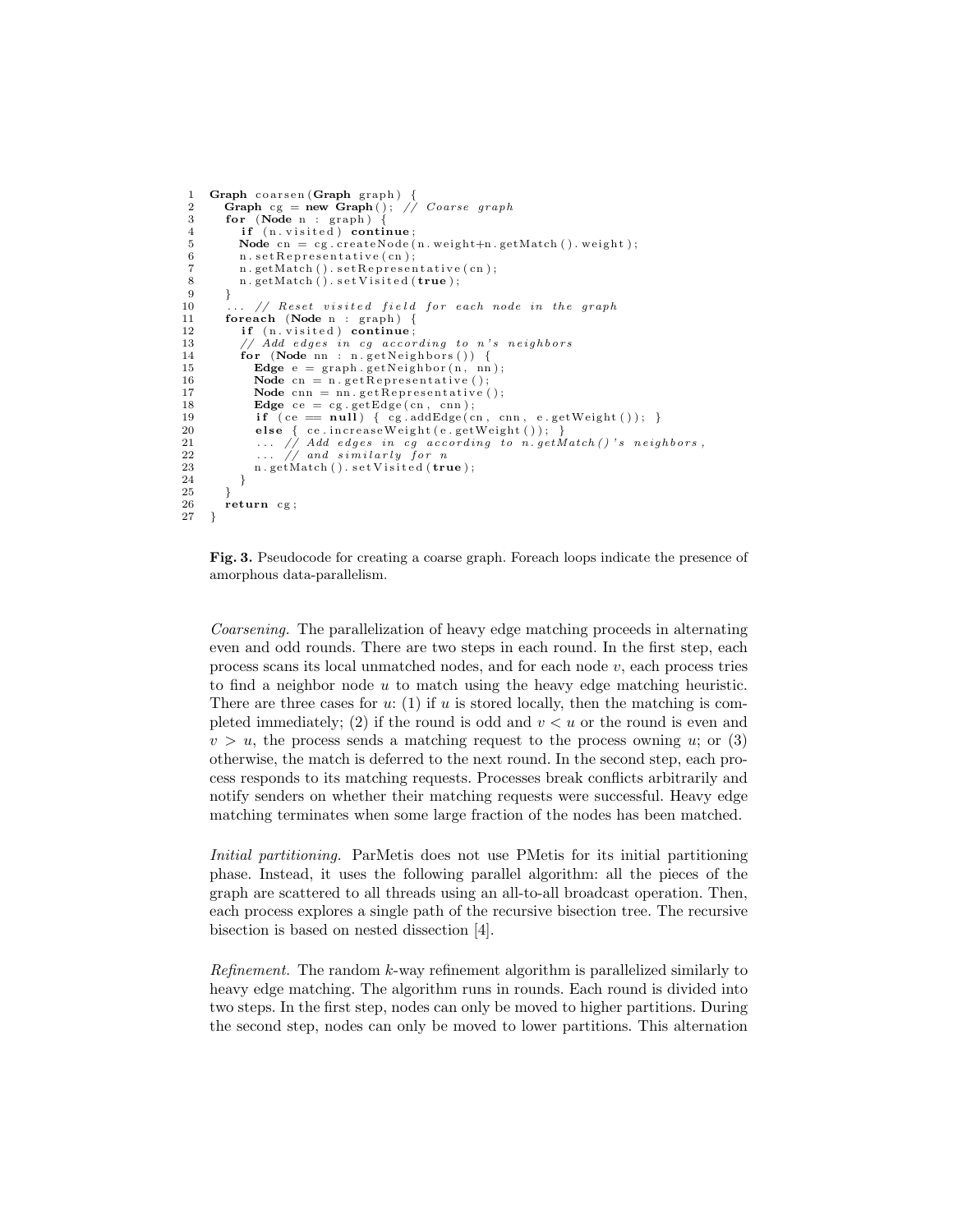pattern helps avoid situations where moves of nodes to new partitions, when considered in isolation, would decrease the edge cut but, when considered en masse, actually increase the overall edge cut.

ParMetis also implements optimizations specific to the message-passing programming model. It coalesces small messages into larger messages, and it detects situations where the graph can be redistributed to a smaller set of processes.

## 3 Amorphous Data-parallelism

Amorphous data-parallelism is a form of parallelism that arises in irregular algorithms that operate on complex data structures like graphs [12]. At each point during the execution of such an algorithm, there are certain nodes or edges in the graph where computation might be performed. Performing a computation may require reading or writing other nodes and edges in the graph. The node or edge on which a computation is centered is called an active element, and the computation itself is called an activity. It is convenient to think of an activity as resulting from the application of an operator to the active node. We refer to the set of nodes and edges that are read or written in performing the activity as the neighborhood of that activity. Note that in general, the neighborhood of an active node is distinct from the set of its neighbors in the graph. Activities may modify the graph structure of the neighborhood by adding or removing graph elements.

In general, there are many active nodes in a graph, so a sequential implementation must pick one of them and perform the appropriate computation. In some algorithms such as Metis, the implementation is allowed to pick any active node for execution. We call these algorithms unordered algorithms. In contrast, other algorithms dictate an order in which active nodes must be processed. We call these ordered algorithms.

A natural way to program these algorithms is to use the Galois programming model [10], which is a sequential, object-oriented programming model (such as Java) augmented with two Galois set iterators:

– Unordered-set iterator: foreach (e : Set S) { B(e) }

The loop body  $B(e)$  is executed for each element e of set S. The order in which iterations execute is indeterminate and can be chosen by the implementation. There may be dependences between the iterations. When an iteration executes, it may add elements to S.

– Ordered-set iterator: foreach (e : OrderedSet S) { B(e) }

This construct iterates over an ordered set S. It is similar to the unordered set iterator above, except that a sequential implementation must choose a minimal element from set S at every iteration. When an iteration executes, it may add new elements to S.

Opportunities for exploiting parallelism arise if there are many active elements at some point in the computation, each one is a site where a processor can perform computation. When active nodes are unordered, multiple active nodes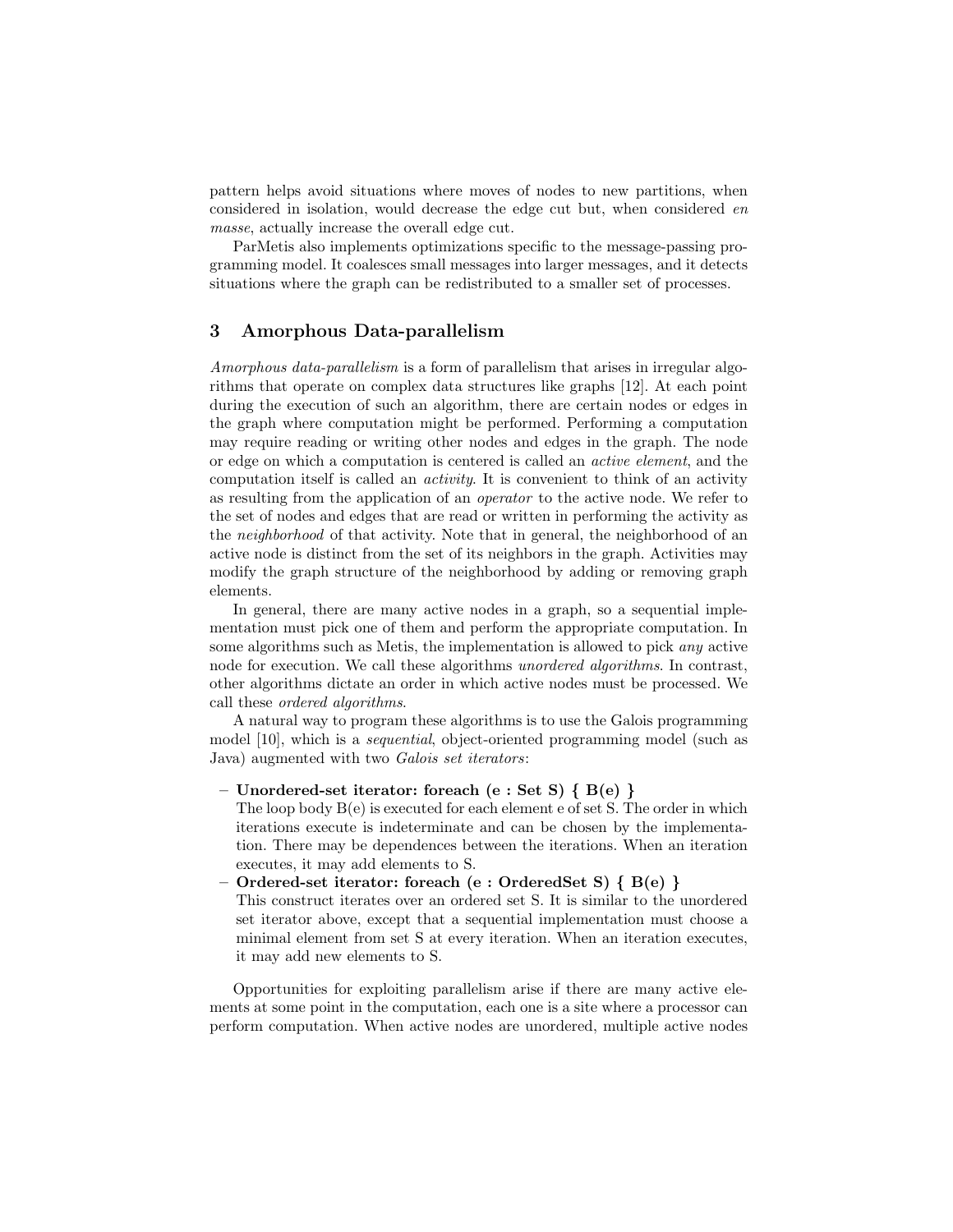may be processed concurrently as long as their neighborhoods do not overlap. For ordered active elements, there is an additional constraint that activities must appear to commit in the same order as the ordering on the set elements.

Definition 1. Given a set of active nodes and an ordering on active nodes, amorphous data-parallelism is the parallelism that arises from simultaneously processing active nodes, subject to neighborhood and ordering constraints.

Amorphous data-parallelism is a generalization of conventional data-parallelism in which  $(1)$  concurrent operations may conflict with each other,  $(2)$  activities can be created dynamically, and (3) activities may modify the underlying data structure.

## 4 The Galois System

The Galois system is a set of data structures and a runtime system for Java that allows programs to exploit amorphous data-parallelism. The runtime system uses an optimistic parallelization scheme, and the data structures implement the necessary features for optimistic execution: conflict detection and rollback.

Data structure library. The system provides a library of concurrent implementations of data structures, such as graphs, maps, and sets, which are commonly used in irregular algorithms. Programmers can either use one of the existing implementations or provide new ones. For a data structure implementation to be suitable for the Galois system it must satisfy three properties: (1) operations on the data structure must appear to execute atomically, (2) it should enforce the appropriate neighborhood constraints, and (3) it should enable rollback in case of conflicts.

Execution Model. The data structures are stored in shared-memory, and active nodes are processed by some number of threads. A free thread picks an arbitrary active node and speculatively applies the operator to that node. Each data structure ensures that its neighborhood constraints are respected. Note that this is performed by the library code not the application code. If a neighborhood constraint is violated, a conflict is reported to the runtime system, which rolls back one of the conflicting activities. To enable rollback, each library method that modifies a data structure makes a copy of the data before modification. Like lock manipulation, rollbacks are a service implemented by the library and runtime system.

Runtime System. The Galois runtime system coordinates the parallel execution of the application. A foreach construct is executed by some number of threads. Each thread works on an active node from the Galois iterator and executes speculatively, rolling back the activity if needed. Library code registers with the runtime to ensure that neighborhood conflicts and rollbacks are implemented correctly.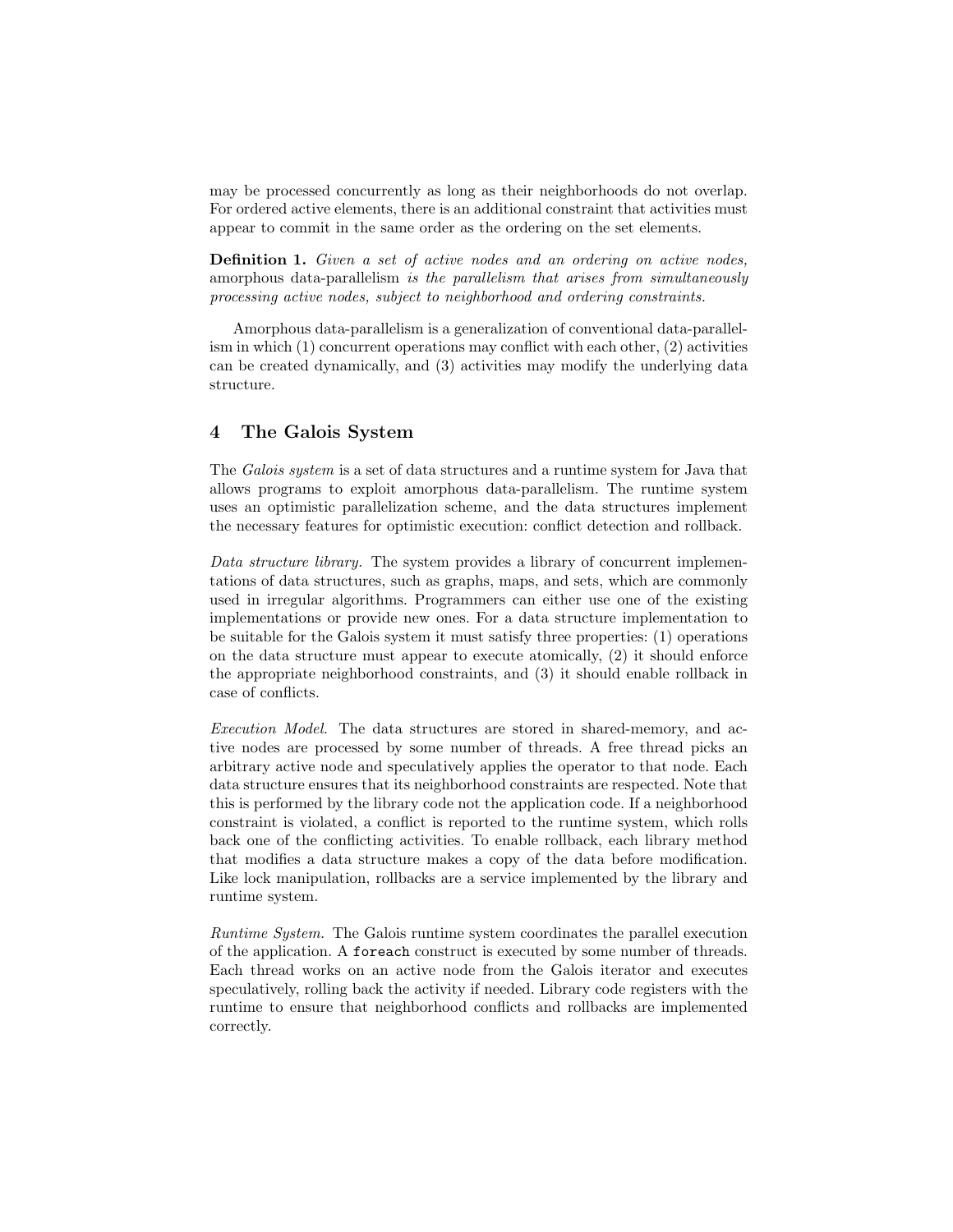## 5 GMetis

In this section, we show how the Galois system can be used to parallelize Metis. Parallelization proceeds in three steps: (1) we identify instances of amorphous data-parallelism, (2) we modify those instances to use a Galois set iterator, and (3) we modify the algorithm to use the graph data structure from the Galois library. Once we identify the amorphous data-parallelism loops, the subsequent steps (2–3) are straightforward.

Coarsening. The heavy edge matching algorithm is amorphous data-parallel. All the graph nodes are active nodes, and the neighborhood of an active node consists of itself and its direct neighbors in the graph. Nodes can be processed in any order, so this is an unordered algorithm.

Creating a coarser graph is also amorphous data-parallel. All the graph nodes in the finer graph are the active elements, and nodes in the coarser graph can be created in any order. When processing an active node  $n$ , an activity will access the neighbors of n and the neighbors of the node with which  $n$  matches. Edges are added between this set of nodes and the corresponding set in the coarser graph. This entire set of elements is the neighborhood of an activity.

Initial Partitioning. This phase generally accounts for only a small fraction of the overall runtime of Metis, so we did not investigate parallelizing it.

Refinement. Random k-way refinement is amorphous data-parallel. The boundary nodes can be processed in any order. They are the active nodes. When moving a node  $n$  to a neighbor partition, the partitioning information of the direct neighbors of  $n$  has to be updated. Thus, the neighborhood of each active node consists of these direct neighbors.

#### 5.1 Optimizations

Graph Representation. The graphs in the Galois library are object-based adjacency lists. The graph keeps a list of node objects, and each node object keeps a list of its neighbors. However, this implementation is very costly compared to the compressed sparse row (CSR) format based on arrays used in Metis (see Figure 4). For instance, a serial version of Metis using Galois and using objectbased adjacency lists is about an order of magnitude slower than the standard implementation of Metis written in C (see Section 6). Note that this includes the overhead of Java over C. This slowdown has nothing to do with parallelism per se but rather is a sequential optimization that is difficult to perform starting from the Galois library of graph implementations. The API of the CSR graph is incompatible with the more general graph API used by the library.

We have developed a variant of the Galois parallelization of Metis, which differs only in that it has been modified by hand to use a CSR graph. It is this variant that will be our main point of comparison in Section 6.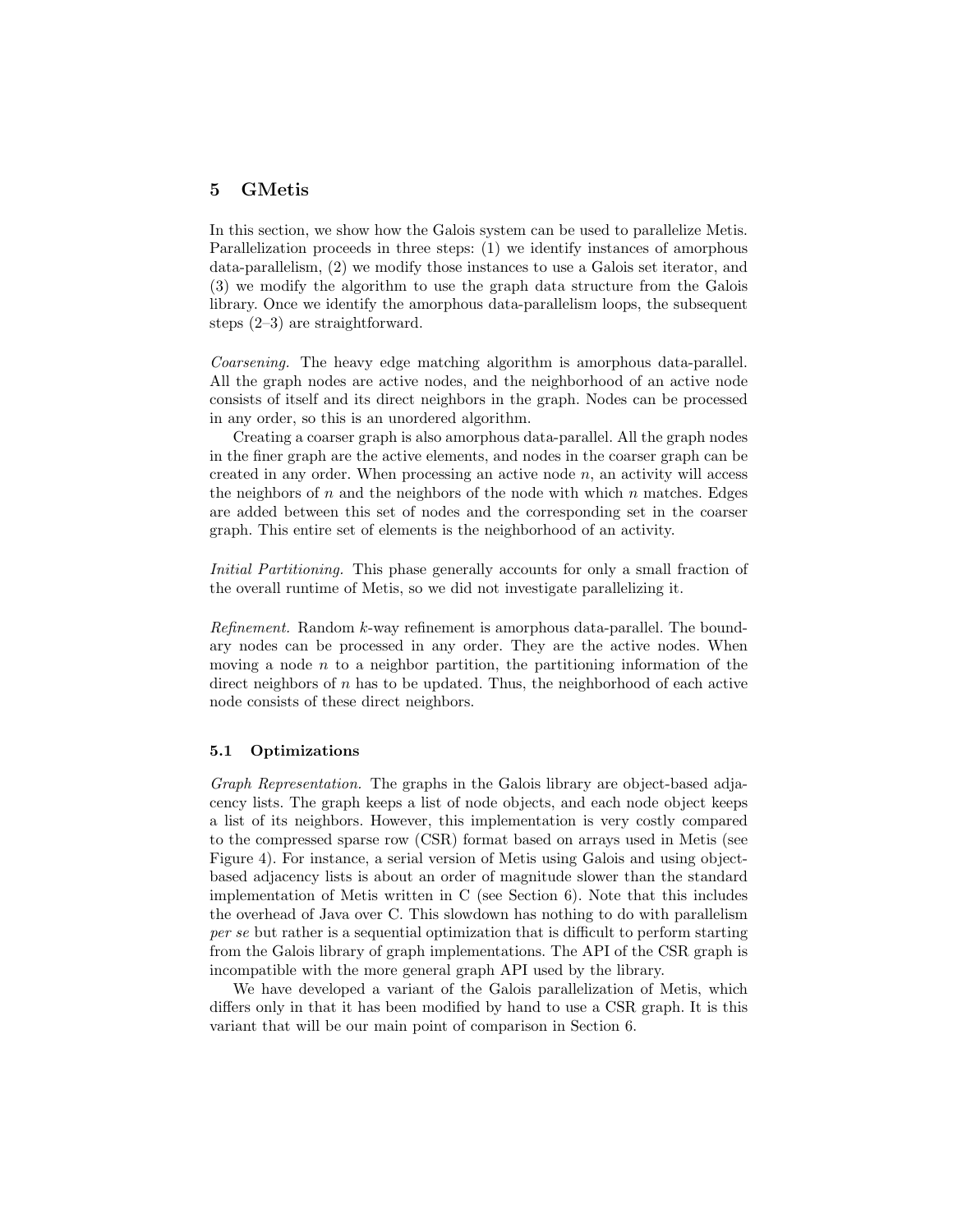One-shot. Each one of the instances of amorphous data-parallelism identified above benefits from the one-shot optimization [11]. Briefly, if the neighborhood of an activity can be determined before executing it, then the neighborhood constraints of the activity can evaluated eagerly. This provides three benefits: (1) no rollback information needs to be stored during the execution of the activity because the activity is guaranteed to complete after the initial check, (2) the cost of an aborted activity is less because conflicts are found earlier, and (3) there are no redundant checks of neighborhood constraints because all the constraints are checked at once.



Fig. 4. The graph data structure of GHMetis is a variation of the compressed sparse row (CSR) format that allows creating the graph in parallel because the maximum degree of a node is specified beforehand.

### 6 Evaluation

#### 6.1 Methodology

To evaluate the impact of exploiting amorphous data-parallelism in graph partitioning, we implemented a version of Metis written in Java and using the Galois system to exploit amorphous data-parallelism (GMetis) and a version of GMetis that additionally implements the data structure optimization mentioned in Section 5.1 by hand (GHMetis). We compared the performance of our implementations with two publicly available graph partitioners: the sequential Metis program and ParMetis, a MPI parallelization of Metis by the same authors.

Figure 5 summarizes the graph partitioners that we evaluated. As we described before, Metis and ParMetis have the same algorithm framework, but they differ in (1) heuristics, for example, ParMetis gives priority to internal nodes owned by a process; (2) parameter values, such as the coarsening threshold; and (3) initial partitioning algorithm. We configured Metis to use the heavy edge matching (HEM) and random k-way refinement (KWAYRANDOM) options. This makes the implementation similar to the algorithm described in [7]. GMetis is adapted directly from Metis (with the same heuristics and parameter values) but (1) with a general-purpose graph implementation, (2) with a different algorithm to randomize visiting nodes, and (3) written in Java. GHMetis is a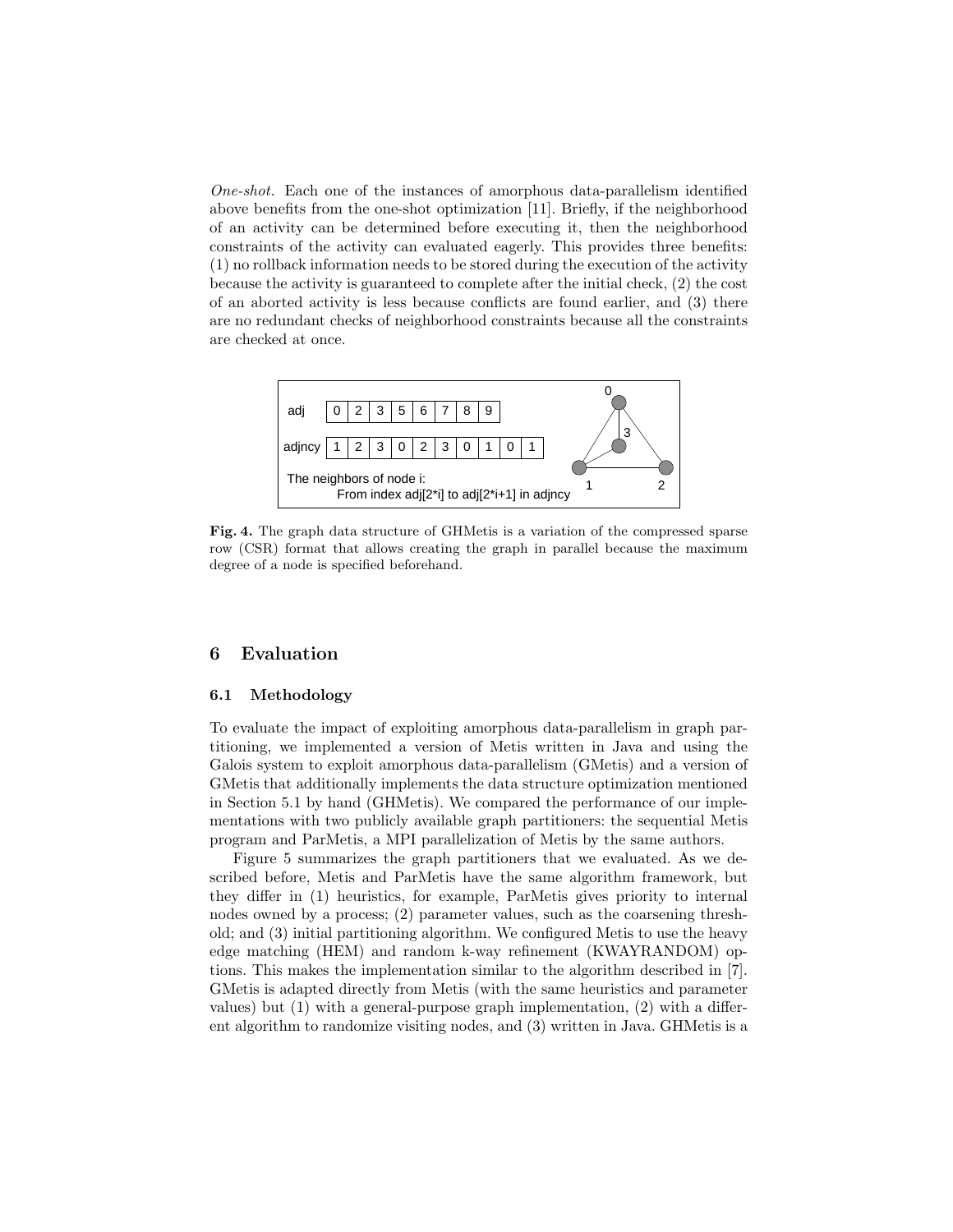modification of GMetis that replaces the general-purpose graph implementation with the CSR representation described in Section 5.1.

We conducted two sets of experiments. A small-scale experiment with all four partitioners, and a large-scale experiment with only Metis, ParMetis, and GHMetis. For all experiments, we partitioned the input graph into 64 partitions. We transformed the input graphs or sparse matrices into suitable inputs to graph partitioning by making them symmetric with unit edge weights and removing all self edges.

For the small-scale experiment, we selected three graphs of road networks from the University of Florida Sparse Matrix Collection [2] and from the DI-MACS shortest path competition [3]. For the large-scale experiment, we chose the 15 inputs from the University of Florida collection with the largest number of edges (number of non-zeros) whose fraction of edges to nodes was less than 20 (to select sparse matrices). The choice of cutoff was arbitrary, but, generally, more dense matrices would not benefit from exploiting amorphous data-parallelism because the number of conflicts would be high. In cases where there were multiple matrices from the same problem family, we selected only the largest input of the family except for the wikipedia family of inputs where we selected the smallest input because we had trouble running the largest input with Metis. Figure 6 shows the matrices selected.

We ran all the implementations on the same test machine: a Sun Fire X2270 running Ubuntu Linux 8.04.4 LTS 64-bit. The machine contains two quad-core 2.93 GHz Intel Xeon X5570 processors. The two CPUs share 24 GB of main memory. Each core has a 32 KB L1 cache and a unified 256 KB L2 cache. Each processor has an 8 MB L3 cache that is shared among the cores.

We used Metis 5.0pre2 and ParMetis 3.1.1 compiled with gcc 4.2.4 and with the default 64-bit build options. For both programs, we configured the graph index data type to be a 64-bit integer as well. With ParMetis, we used Open-MPI 1.4.2, and multiple MPI processes were launched on the same machine. For GMetis and GHMetis, we used the Sun JDK 1.6.0 to compile and ran the programs with a heap size of 20 GB. To control for JIT compilation, we ran each input 5 times within the same JVM instance and report the median run time.

|                |                    | Language Parallelization | Graph Data Structure        | Adapted From  |
|----------------|--------------------|--------------------------|-----------------------------|---------------|
| Metis          |                    |                          | CSR.                        | -             |
| ParMetis       | $\curvearrowright$ | <b>MPI</b>               | Distributed CSR             | -             |
| <b>GMetis</b>  | Java.              | Galois                   | Object-based adjacency list | Metis         |
| <b>GHMetis</b> | Java               | Galois                   | CSR.                        | <b>GMetis</b> |

Fig. 5. Summary of graph partitioning algorithms evaluated.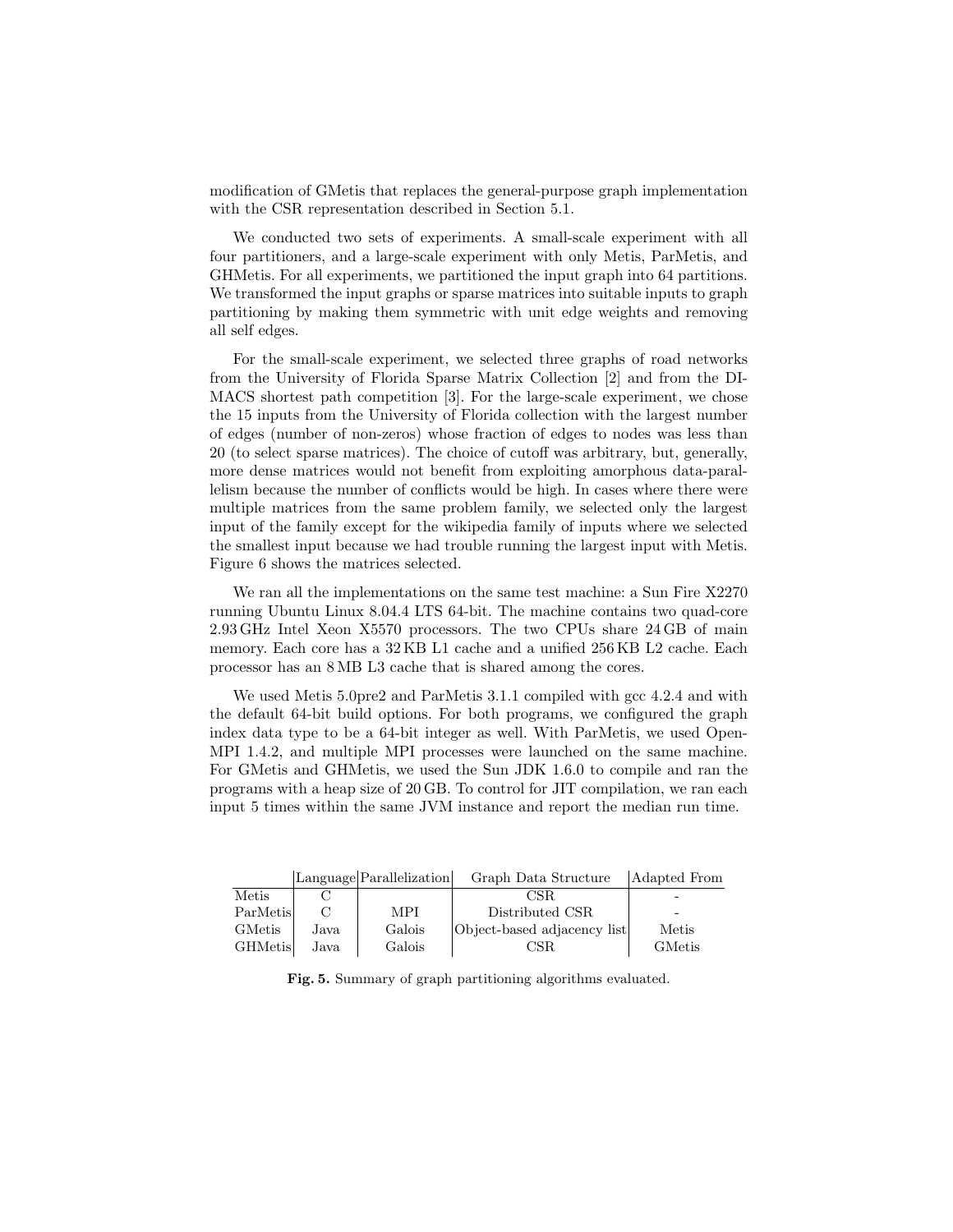#### 6.2 Results

Figures 7 and 8 show the results from the small-scale experiment. The results are typical of many of the trends we see in the large-scale experiment as well. We define scalability as the runtime relative to the single-threaded runtime of the same program. Speedup is the runtime relative to the runtime of Metis.

For single-threaded runs, GMetis is about five times slower than GHMetis, and GHMetis is about twice as slow as Metis and ParMetis. The scalability of ParMetis, GMetis and GHMetis is similar for the smaller inputs, roadNet-CA and roadNet-TX, but for USA-road-d.W, GMetis and GHMetis have better scalability than ParMetis. In the large-scale experiments, the scalability gap between GHMetis and ParMetis becomes more pronounced. For USA-road-d.W, ParMetis produces worse partitions in terms of balance and edge cut than the other three partitioners. We believe this is due to the different initial partitioning phase. Also, ParMetis uses a different partitioning strategy when run with one process than with more than one process. This may explain the much larger edge cut in the one process case. ParMetis has better speedup than GHMetis largely due to starting with a better single-threaded runtime. Recall that GHMetis is implemented in Java whereas ParMetis and Metis are implemented in C.

Figures 9 and 10 show the results from the large-scale experiment. Instead of showing results for each number of threads/processes, we only show the best performing result for ParMetis and GHMetis and its corresponding edge cut and balance. The trends from the small-scale experiment show up here as well. GH-Metis achieves better scalability and produces better partitions than ParMetis, but ParMetis is faster than GHMetis. In fact, it is often faster than Metis as well. Observe that the speedup of ParMetis is greater than its scalability. Over a large set of inputs, we see that GHMetis scales better than ParMetis, suggesting that amorphous data-parallelism is a fruitful form of parallelism to exploit.

The missing runs for GHMetis are generally due to lack of memory. They occur on larger inputs when GHMetis spends most of its time doing garbage collection. For inputs as-Skitter, rel9 and Ruccil, Metis performs particularly poorly compared to ParMetis or GHMetis. We believe that this is due to the randomization strategy used in Metis, which causes the coarsening phase to stop early and consequentially produces a very large input to the initial partitioning phase. When we used the same randomization strategy in GHMetis, we observed similarly poor performance.

## 7 Conclusion

Graph partitioning is an important problem in parallel computing, and we have shown how one common graph partitioning application, Metis, naturally exhibits a form of parallelism that we call amorphous data-parallelism. Using the Galois system, we can exploit this parallelism to achieve reasonable parallel scalability from a sequential specification, and this scalability is comparable to that of an explicitly parallel implementation over a suite of large test matrices. An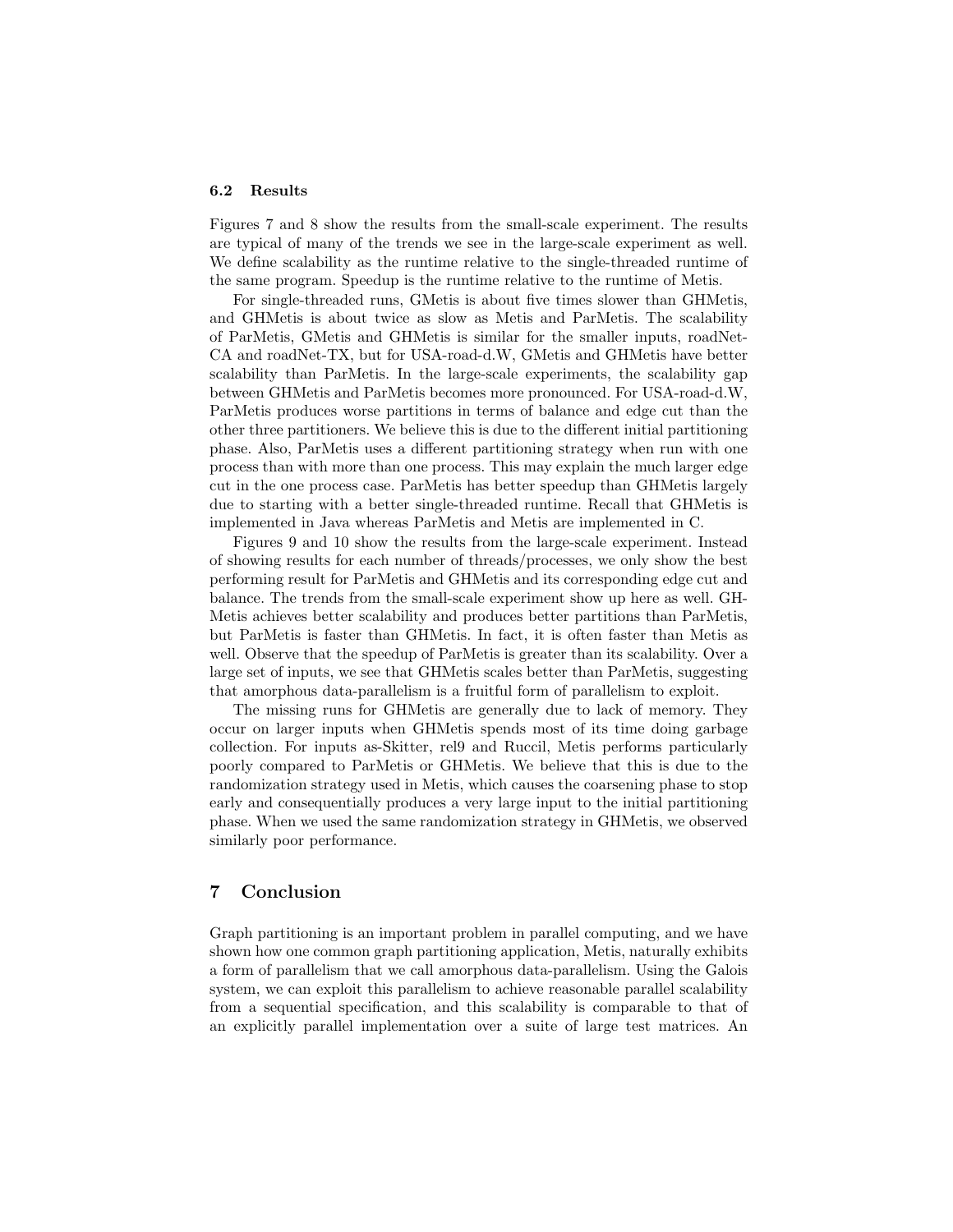|                                          | $V\vert$  | $E\vert$                 | $E / V $ Description                       |
|------------------------------------------|-----------|--------------------------|--------------------------------------------|
| roadNet-CA                               |           | 1,965,206 2,766,607      | 1.41 Road network of California            |
| roadNet-TX                               | 1,379,917 | 1,921,660                | 1.39 Road network of Texas                 |
| $USA$ -road-d. $W$                       |           | $6,262,104$ 7,559,642    | 1.21 Road network of western USA           |
| as-Skitter                               |           | 1,696,415 11,095,298     | $6.54$ Internet topology graph             |
| cage15                                   |           | 5, 154, 859 47, 022, 346 | $9.12$ DNA electrophoresis                 |
| circuit <sub>5</sub> M <sub>-dc</sub>    |           | 3,523,315 8,562,474      | $2.43$ Large circuit, DC analysis          |
| cit-Patents                              |           | 3,774,768 16,518,947     | 4.38 Citation network among US patents     |
| Freescale1                               |           | 3,428,754 8,472,832      | 2.47 Circuit problem                       |
| GL7d19                                   |           | 1,955,309 37,322,139     | 19.09 Differentials of Voronoi complex     |
| kkt_power                                |           | 2,063,494 6,482,320      | 3.14 Nonlinear optimization                |
| memchip                                  |           | 2,707,524 6,621,370      | $2.45$ Memory chip                         |
| patents                                  |           | 3,750,822 14,970,766     | 3.99 NBER US patent citations              |
| rajat31                                  |           | 4,690,002 7,813,751      | 1.67 Circuit simulation matrix             |
| rel9                                     |           | 5,921,786 23,667,162     | 4.00 Relations                             |
| relat9                                   |           | 9,746,232 38,955,401     | 4.00 Relations                             |
| Rucci <sub>1</sub>                       |           | 1,977,885 7,791,154      | 3.94 Ill-conditioned least-squares problem |
| soc-LiveJournal1                         |           | 4,846,609 42,851,237     | 8.84 Live Journal online social network    |
| wikipedia-20051105  1,598,534 18,540,603 |           |                          | 11.60 Link graph of Wikipedia pages        |

Fig. 6. Summary of inputs used in evaluation. The top portion lists the small-scale inputs; the bottom portion lists the large-scale inputs. All inputs are from [2] except USA-road-d.W, which is from [3].

advantage of the Galois version is that it is derived directly from the sequential application.

Our na¨ıve implementation still does not obtain consistent speedup over sequential Metis, but we have shown how changing the graph data structure bridges the gap considerably. In addition, we have not parallelized the initial partitioning phase of the algorithm. We also believe that a significant overhead exists because our implementation is in Java, whereas Metis is hand-tuned C.

The previous approaches to parallelizing graph partitioning  $[1, 6, 13]$  are complementary to our approach. On a hybrid architecture consisting of multiple multicore machines, amorphous data-parallelism can exploit intra-machine parallelism while message-passing can exploit inter-machine parallelism.

# References

- 1. C. Chevalier and F. Pellegrini. Pt-scotch: A tool for efficient parallel graph ordering. Parallel Computing, 34(6–8):318–331, 2008.
- 2. T. A. Davis and Y. F. Hu. The university of florida sparse matrix collection (in submission). ACM Transactions on Mathematical Software, 2010.
- 3. DIMACS. 9th dimacs implementation challenge—shortest paths, 2005. http: //www.dis.uniroma1.it/<sup>∼</sup>challenge9.
- 4. A. George. Nested dissection of a regular finite element mesh. SIAM Journal on Numerical Analysis, 10(2):345–363, 1973.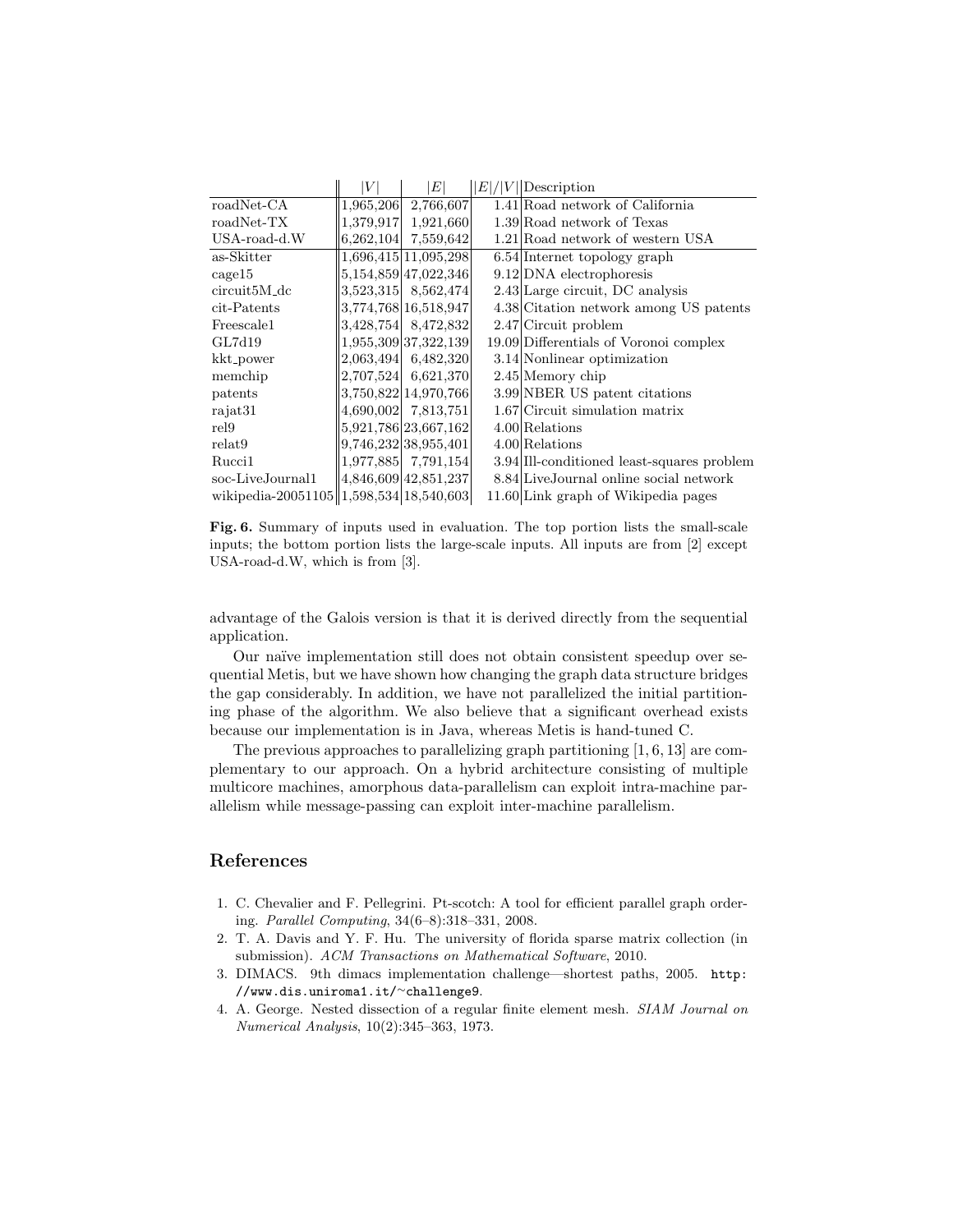

Fig. 7. Scalability and speedup of ParMetis, GMetis and GHMetis. Scalability is runtime relative to runtime with one thread/process. Speedup is runtime relative to runtime of sequential Metis.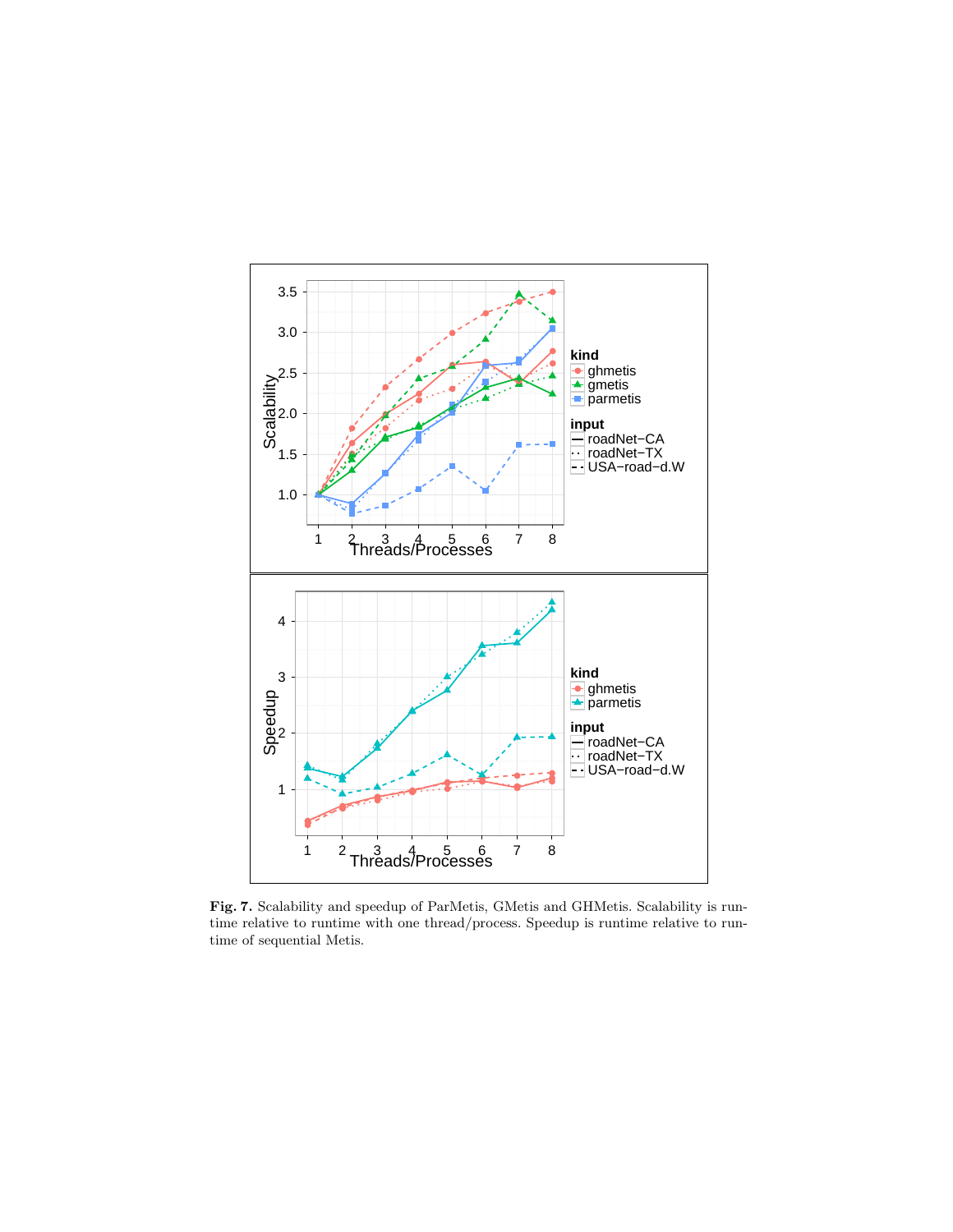|                    |                              | ParMetis               |                                   | <b>GMetis</b> |                            |                | <b>GHMetis</b> |                 |                |  |
|--------------------|------------------------------|------------------------|-----------------------------------|---------------|----------------------------|----------------|----------------|-----------------|----------------|--|
|                    | T                            | Time                   | $_{\rm Cut}$                      | Bal.          | Time Cut Bal.              |                |                | Time Cut Bal.   |                |  |
| roadNet-CA         |                              | 1,195                  |                                   |               | 5,752 1.03 16885 9886 1.03 |                |                |                 | 3785 5525 1.02 |  |
|                    | $\overline{2}$ $\overline{}$ | 1.340                  |                                   |               | 6,455 1.04 12982 9495 1.03 |                |                |                 | 2307 5882 1.02 |  |
|                    | 4                            | 684                    | 6.341   1.04                      |               |                            | 9226 9401 1.02 |                |                 | 1686 5605 1.02 |  |
|                    | 8                            | 391                    | 6,472 1.03                        |               |                            | 7540 9707 1.03 |                |                 | 1367 5865 1.03 |  |
| roadNet-TX         | 1 <sup>1</sup>               | 791                    | 4.426 1.03                        |               | 12067 4760 1.03            |                |                |                 | 2570 4592 1.02 |  |
|                    | $\overline{2}$               | 970                    | 4.715 1.05                        |               |                            | 8114 443 1.02  |                |                 | 1706 4237 1.03 |  |
|                    | 4                            | 473                    | 4,705 1.05                        |               |                            | 6517 4433 1.03 |                |                 | 1185 4165 1.02 |  |
|                    | 81                           | <b>260</b>             | 4,611 1.04                        |               |                            | 4901 4329 1.02 |                |                 | 980 4232 1.02  |  |
| $USA$ -road-d. $W$ |                              |                        | 4.781 11.012 1.18 68151 3057 1.01 |               |                            |                |                | 15384 2930 1.02 |                |  |
|                    | $\overline{2}$               | $\left  6.230 \right $ |                                   |               | 6,382 1.23 47598 3007 1.01 |                |                |                 | 8457 2951 1.00 |  |
|                    | 41                           | 4,449                  |                                   |               | 5,868 1.22 28064 2951 1.00 |                |                |                 | 5754 2971 1.01 |  |
|                    |                              | 2,944                  |                                   |               | 5,455 1.22 21691 3050 1.00 |                |                |                 | 4394 3175 1.01 |  |

Fig. 8. Time, edge cut and balance of ParMetis, GMetis and GHMetis as a function of input and number of threads. All times are in milliseconds. Metis results (Time, Cut, Balance) for roadNet-CA, roadNet-TX and USA-road.d.W are (1644, 6010, 1.02), (1128, 4493, 1.02), and (5704, 3113, 1.01) respectively.

|                    | Metis     |       | Best ParMetis Best GHMetis |       |      |
|--------------------|-----------|-------|----------------------------|-------|------|
|                    | Time      | m/t   | t1/t                       | m/t   | t1/t |
| as-Skitter         | 273,581   |       |                            | 14.86 | 2.50 |
| cage15             | 23,677    | 2.86  | 2.31                       | 1.04  | 3.16 |
| circuit5M_dc       | 3,164     | 1.63  | 1.38                       | 1.26  | 3.20 |
| cit-Patents        | 58,740    | 4.34  | 1.62                       | 2.22  | 2.93 |
| Freescale1         | 2,944     | 1.90  | 1.60                       | 1.22  | 3.61 |
| GL7d19             | 168,199   | 4.51  | 6.64                       | 2.43  | 2.50 |
| kkt_power          | 10,445    | 3.80  | 1.34                       | 1.22  | 2.91 |
| memchip            | 2,368     | 2.14  | 1.84                       | 1.35  | 3.27 |
| patents            | 51,695    | 4.10  | 1.65                       | 2.08  | 2.91 |
| $ra$ jat $31$      | 4,044     | 4.27  | 3.49                       | 1.35  | 3.37 |
| rel9               |           |       | 1.13                       |       |      |
| relat9             | 1,106,377 | 2.63  | 1.06                       |       |      |
| Ruccil             | 1,065,551 | 20.26 | 1.03                       | 48.45 | 3.15 |
| soc-LiveJournal1   | 304.295   |       |                            |       |      |
| wikipedia-20051105 | 358,030   |       |                            | 8.98  | 2.54 |
| Geomean            |           | 3.60  | 1.77                       | 2.80  | 2.98 |

Fig. 9. Performance of Metis, ParMetis and GHMetis. m/t is speedup, runtime relative to sequential Metis (m). t/t1 is scalability, runtime relative to single-threaded runtime. All times are in milliseconds. Blank entries correspond to runs that terminated abnormally or exceeded the timeout of 30 minutes.